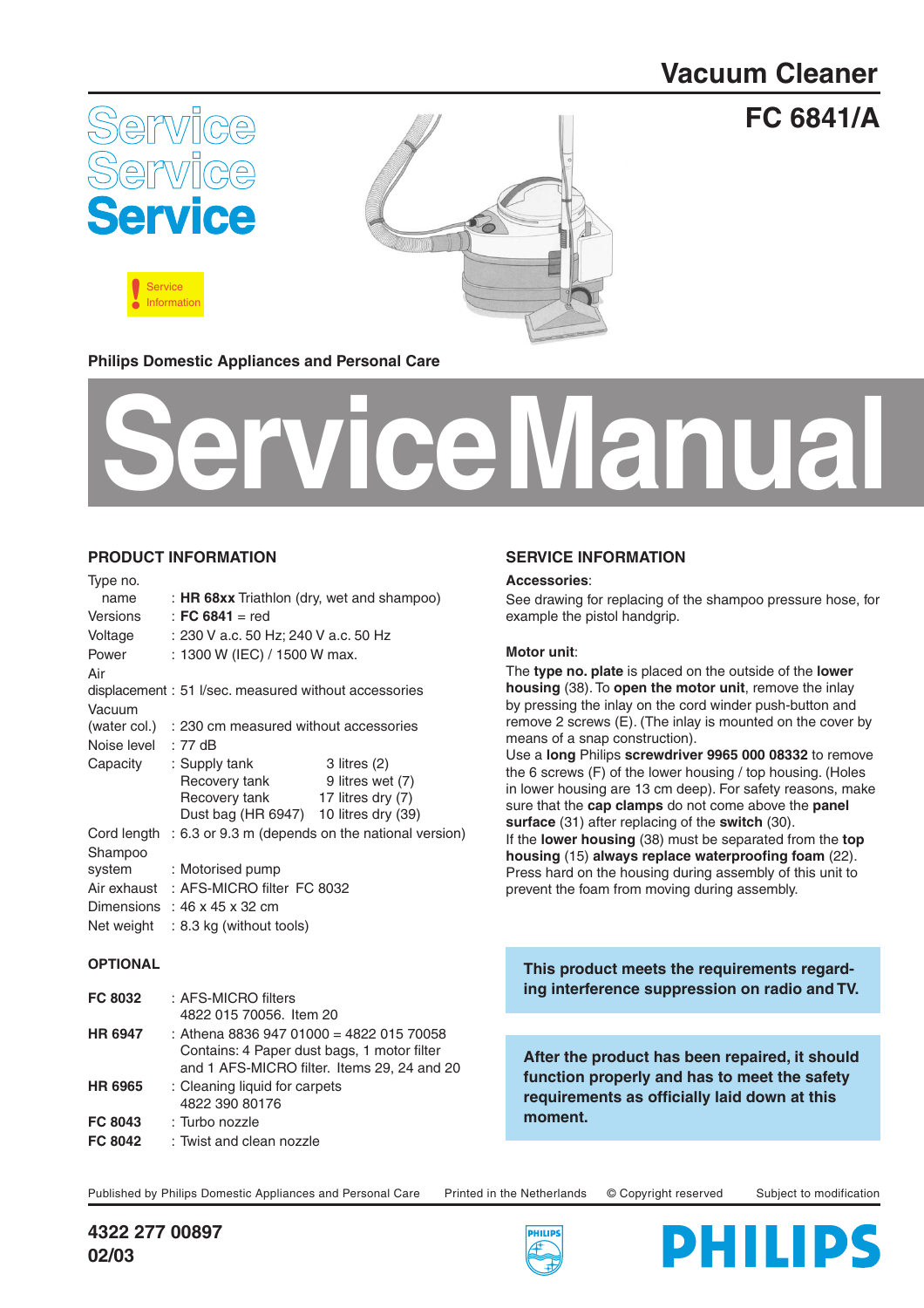The **cord winder lever** (14) must be assembled through the top cover at an angle (as shown in the figure) to operate the cord winder.

Depending on the national version, the cleaner has a 6.3 or 9.3 m cord. The spring unit (101) is standard provided with a 9.3 m spring.

To demount the cord winder use TORX screw driver no. T15, which is one of a set consisting of T20, T15, T10, T9, T8 and T6 4822 395 50145.

To check the shampoo circuit, it is neccessary to **use the male plug** (61) to open the valve in the **female plug** (32). If pos. 101 is replaced, shaft A must be lubricated with silicone grease (A). This grease may not be used on terminals (103) or on conductors (102).

| <b>Pos</b>     | <b>Description</b>           | Service code   |
|----------------|------------------------------|----------------|
| 1              | Supply tank cap              | 4322 005 13140 |
| 1a             | Male coupling of item1       | 4322 003 19630 |
| 2              | Supply tank                  | 4322 003 19730 |
| 4              | Foam sleeve                  | 4322 000 36710 |
| 5              | Float assy                   | 4322 005 13160 |
| 6              | Clamp                        | 4322 003 06240 |
| $\overline{7}$ | Recovery tank compl.         | 4322 005 13100 |
| 8              | Wheel compl. (stand.)        | 4322 009 05100 |
| 10             | Caster arm                   | 4322 007 29700 |
| 11             | <b>Diffusor</b>              | 4322 003 09710 |
| 12             | Shelter                      | 4322 009 07990 |
| 13             | Motor suppressor assy        | 4322 005 00100 |
| 14             | Lever spring cord winder     | 4322 000 67530 |
| 15             | <b>Upper housing</b>         | 4322 009 08010 |
| 16             | Motor thermal fuse           | 4322 006 20180 |
| 17             | Motor sealing / buffers      | 4322 009 08690 |
| 18             | Motor 230 V                  | 4322 009 05120 |
|                | Motor 240 V                  | 4322 009 05290 |
| 19             | AFS filter holder (opt.)     | 4322 005 13130 |
| 20             | AFS air filter (opt.)        | 4822 015 70056 |
| 21             | Cord outlet                  | 4322 009 05310 |
| 22             | Waterproofing foam           | 4322 000 36810 |
| 23             | Pump vac. hose assy (stand.) | 4322 009 05260 |
| 24             | Motor safety filter          | 4322 000 36750 |
| 27             | Pump lamp                    | 4322 006 22540 |
| 29             | Cotton dustbag (opt.)        | 4322 004 92790 |
| 30             | Switch unit                  | 4322 009 08030 |
| 31             | Panel                        | 4322 005 13190 |
| 32             | Speed coupler female         | 4322 005 00480 |
| 33             | Fork washer                  | 4322 000 67510 |
| 35             | Term. plate unit             | 4322 005 00080 |
| 36             | Pump shampoo 220 - 240 V     | 4322 009 06890 |
| 37             | Pump press. hose assy        | 4322 009 08470 |
| 38             | Lower housing                | 4322 009 08040 |
| 38a            | Sealing rim                  | 4322 001 72460 |
| 39             | Paper dustbags / filters     | 8836 947 01000 |
| 40             | Dustbag carrier              | 4322 005 13090 |
| 40a            | Dustbag lock                 | 4322 003 05120 |
| 41             | Sealing rim                  | 4322 001 73120 |
|                |                              |                |

| Pos                                  | <b>Description</b>                  |                             | <b>Service code</b>              |  |  |
|--------------------------------------|-------------------------------------|-----------------------------|----------------------------------|--|--|
| 51                                   | Nozzle D272                         | 4822 479 30138              |                                  |  |  |
| 52                                   | Strip of nozzle                     |                             |                                  |  |  |
| 53                                   | Fluff. coll.                        |                             | 4822 479 20038                   |  |  |
| 54                                   | R & C nozzle (opt.)                 |                             | 4322 004 22490                   |  |  |
| 56                                   | Furniture brush                     |                             | 4322 004 22570                   |  |  |
| 57                                   | Crevice nozzle                      |                             |                                  |  |  |
| 58                                   | Small nozzle (opt.)                 |                             |                                  |  |  |
| 59                                   | Clip                                |                             | 4322 003 19900                   |  |  |
| 60                                   | Bend and flex tube                  | 4322 009 08060              |                                  |  |  |
| 61                                   | Speed coupler male                  |                             |                                  |  |  |
| 62                                   |                                     | Clamping bush (stand.)      |                                  |  |  |
| 63                                   | Tube leaf spring                    |                             | 4322 007 16000                   |  |  |
| 64                                   |                                     | Valve pistol complete       |                                  |  |  |
| 65                                   | Shampoo hose $(l = 215)$            |                             | 4322 003 14920                   |  |  |
| 66                                   | Wet sweep nozzle                    |                             |                                  |  |  |
| 67                                   |                                     | Mopper of wet sweep nozzle  |                                  |  |  |
| 68                                   |                                     | Mopper replacement set      |                                  |  |  |
| 69                                   | Tube clip 32                        |                             |                                  |  |  |
| 70                                   | Female plug                         |                             | 4322 003 19770                   |  |  |
| 71                                   | Mini wet sweep                      |                             |                                  |  |  |
| 73                                   | Suction tube (pvc)                  |                             | 4322 004 22820                   |  |  |
|                                      | Suction tube (stainl. steel) (opt.) |                             | 4322 004 41180                   |  |  |
| 74                                   | Tube coupling bush (opt.)           |                             | 4322 001 99120                   |  |  |
| 75                                   | Tube coupling spring (opt.)         |                             | 4322 007 45550                   |  |  |
| 76                                   | Washbag window cleaner (opt.)       |                             | 4322 004 93270                   |  |  |
| 77                                   | Wiper window cleaner (opt.)         |                             | 4322 003 13880                   |  |  |
| 78                                   | Window cleaner assy (opt.)          |                             | 4322 004 22810<br>4322 005 13120 |  |  |
| 79                                   |                                     | Connection hose assy (opt.) |                                  |  |  |
| 101                                  | Reel half spring unit (I=9 m)       |                             | 4322 009 07940                   |  |  |
| 102                                  | Reel half contact unit              |                             | 4322 009 07950<br>4322 009 07960 |  |  |
| 103                                  | Contact ring plate                  |                             |                                  |  |  |
| 104                                  | <b>Brake tyre</b>                   |                             | 4322 001 72360                   |  |  |
| 107                                  | U.K. / H.K.                         | $L = 9.3 m$                 | 4322 006 01720                   |  |  |
| 108                                  | Euro 4.8 mm pins                    | $L = 9.3 m$                 | 4322 006 01410                   |  |  |
| 109                                  | Swiss                               | $L = 9.3 m$                 | 4322 006 01670                   |  |  |
| 110                                  | Italy                               | $L = 9.3 m$                 | 4322 006 01460                   |  |  |
| 111                                  | Cord winder draw rod                | 4322 001 98540              |                                  |  |  |
| A                                    | Silicon grease for the shaft        | 5322 390 20011              |                                  |  |  |
| Screw 3.5 x 12 / T10<br><sub>B</sub> |                                     |                             | 4322 002 82550                   |  |  |
| <b>Cleaning liquid</b>               |                                     |                             | 8836 965 01010                   |  |  |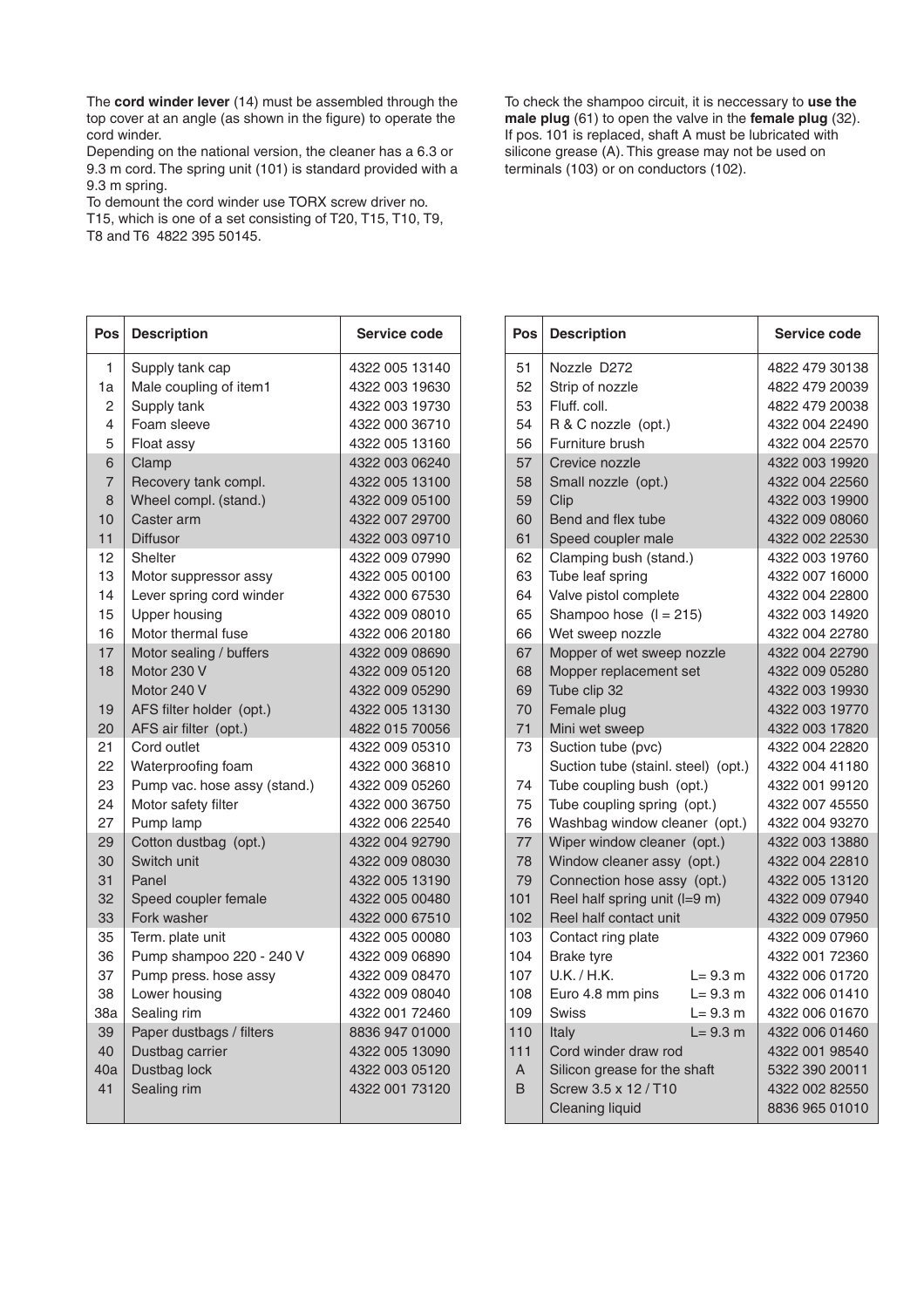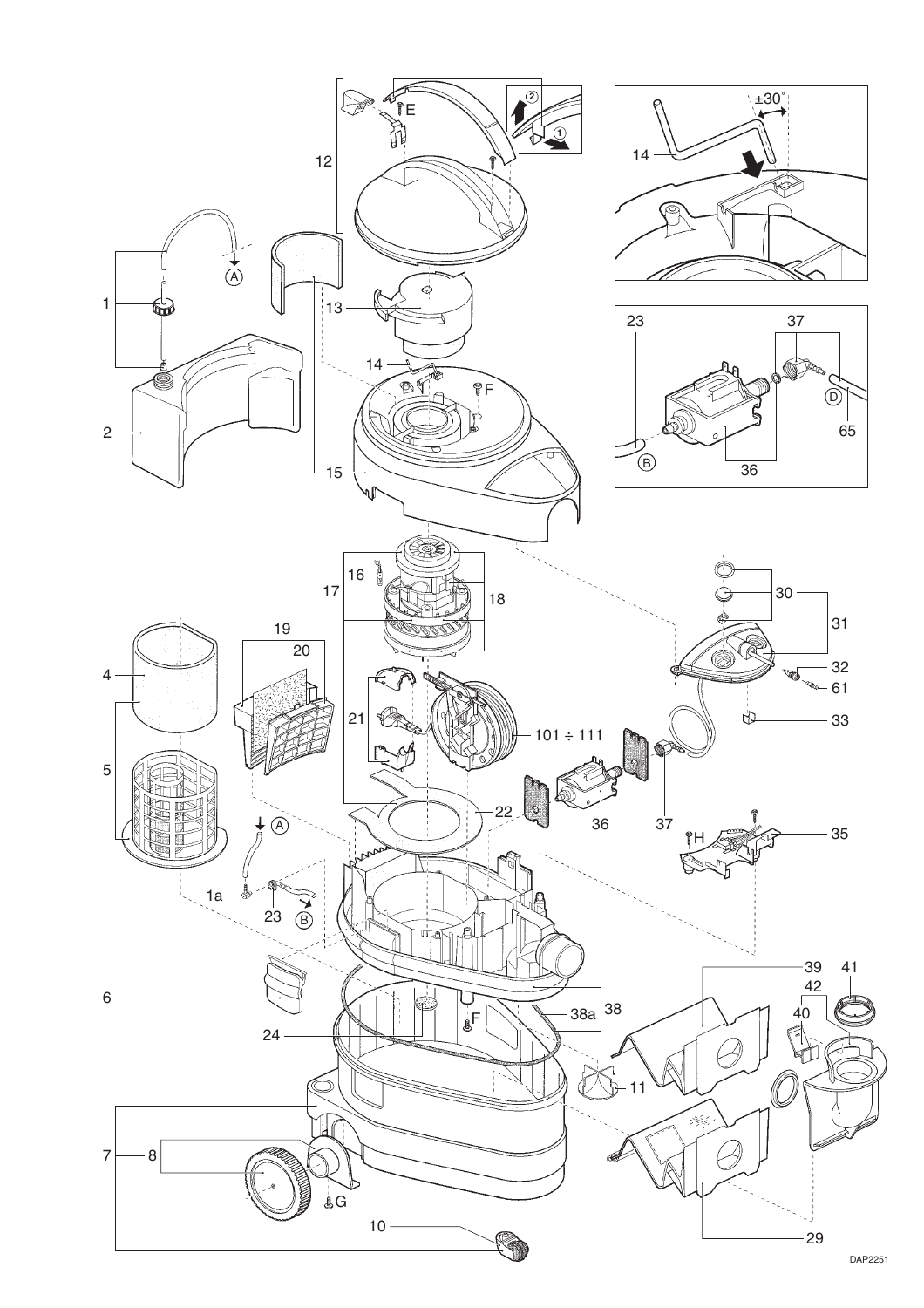